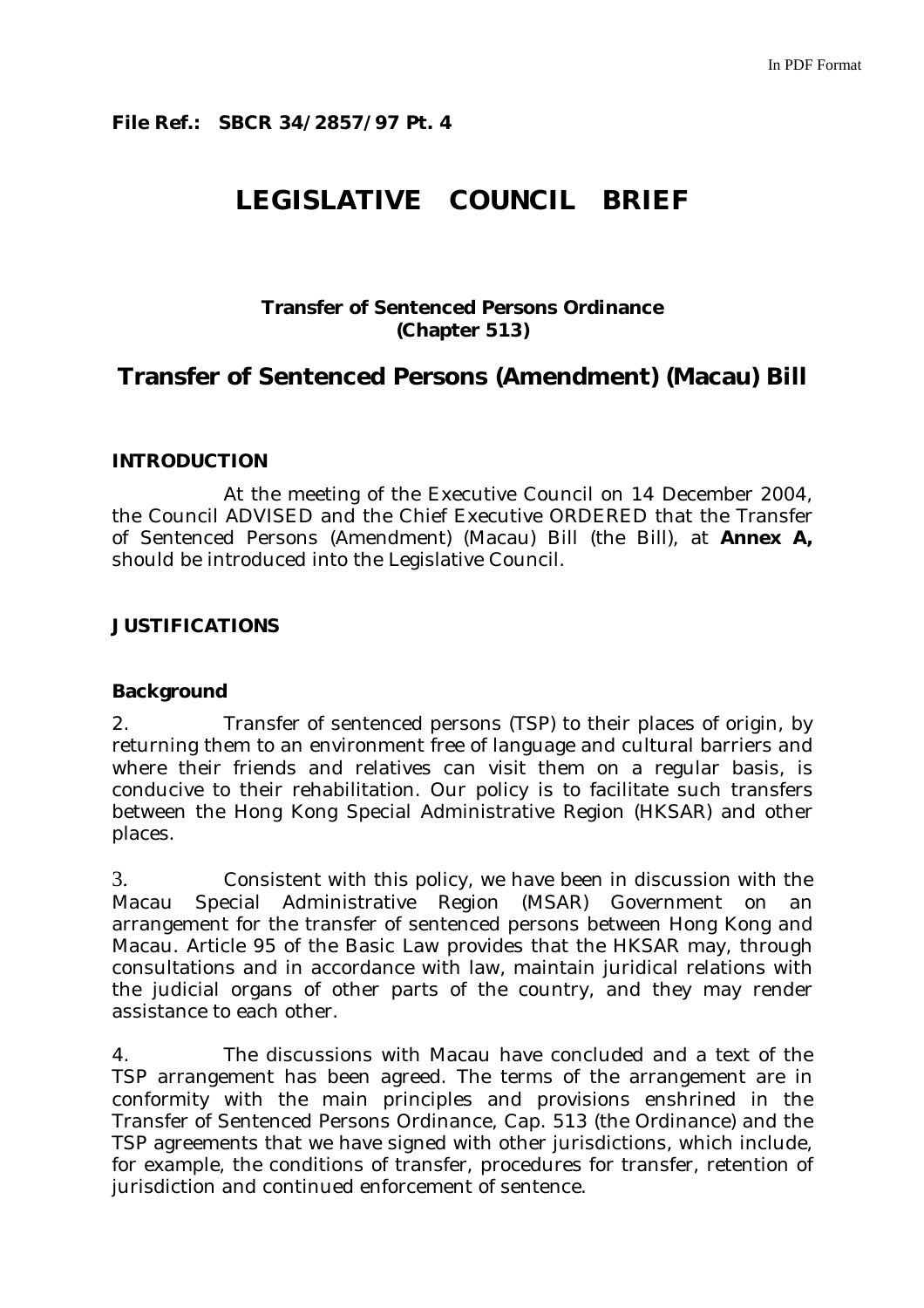5. However, the Ordinance only enables the transfer of sentenced persons between the HKSAR and places outside China, and not transfers between the MSAR and HKSAR. To implement the TSP arrangement between the two SARs, it is necessary to amend the Ordinance to extend its application to include MSAR. Accordingly, section 2 of the Ordinance will need to be amended to make the Ordinance applicable to the transfer of sentenced persons between the MSAR and HKSAR.

6. Other provisions in the Ordinance will need corresponding amendments. First, section 4 of the Ordinance provides that the Chief Executive (CE) shall not issue an outward warrant unless, among other things, the sentenced person is a national of the receiving jurisdiction, or in the opinion of the CE, otherwise has close ties with that place. Under the TSP arrangement between the MSAR and HKSAR, one of the conditions for transfer is that a sentenced person must be a permanent resident of the receiving jurisdiction or has close ties with it. It is therefore necessary to amend the Ordinance to provide that in case of a transfer to Macau, the sentenced person must be a permanent resident of the MSAR or, in the opinion of the CE, has close ties with it.

7. Secondly, section 9 of the Ordinance requires the CE to notify the Central People's Government (CPG) of every relevant request for transfer and to comply with instructions given by the CPG. These requirements are not applicable to transfers between the MSAR and HKSAR. Amendment to the Ordinance is necessary so that section 9 will not be applicable to transfers between the MSAR and HKSAR.

## **THE BILL**

8. Clause 3 extends the application of the Ordinance to the arrangements for the transfer of sentenced persons between the two SARs.

9. Clause 4 empowers the CE to issue an outward warrant for the transfer to Macau of a sentenced person who is a permanent resident of the MSAR or, in CE's opinion, has close ties with it.

10 . Clause 5 amends section 9 of the Ordinance so that the requirement for the CE to notify the CPG will not be applicable to transfers between the MSAR and HKSAR.

11. The existing provisions being amended are at **Annex B**.

## **LEGISLATIVE TIMETABLE**

12 . The legislative timetable is as follows -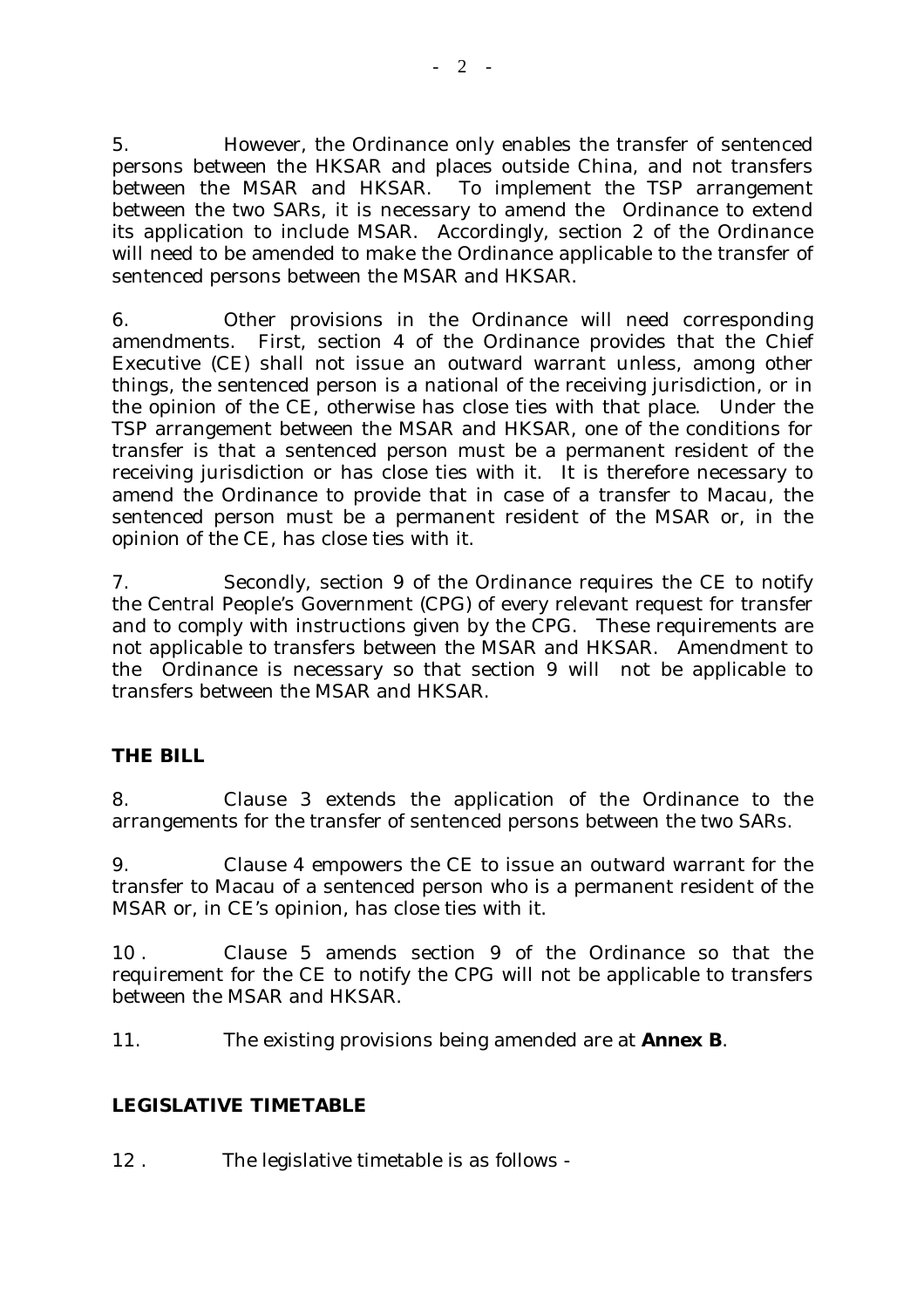| <b>Publication in the Gazette</b>                                         | 24 December 2004 |
|---------------------------------------------------------------------------|------------------|
| <b>First Reading and commencement</b><br>of Second Reading debate         | 5 January 2005   |
| Resumption of Second Reading debate,<br>committee stage and Third Reading | To be notified   |

13. Subject to the passage of the Bill by the Legislative Council, the MSAR/HKSAR TSP Arrangement will be signed and brought into force.

## **IMPLICATIONS OF THE PROPOSAL**

14. The proposal is in conformity with the Basic Law, including the provisions concerning human rights. It has no direct economic, productivity, environmental or sustainability implications. There may be manpower and other resource implications for the Security Bureau, Department of Justice, Hong Kong Police Force, Correctional Services Department and Immigration Department in processing future applications and effecting transfers, which will be absorbed by the relevant bureau/departments. No additional civil service post will be created for the purpose.

15. The Bill does not affect the current binding effect of the Ordinance.

## **PUBLIC CONSULTATION**

16. The Legislative Council Panel on Security has been briefed on the legislative proposal contained in the Bill at its meeting on 2 November 2004.

## **PUBLICITY**

17. A press release will be issued on 17 December 2004. A spokesman will be available to answer media enquiries.

## **ENQUIRIES**

18. Enquiries concerning the Bill may be directed to Mr Charles Wong, Principal Assistant Secretary for Security at 2810 3435.

**Security Bureau 17 December 2004**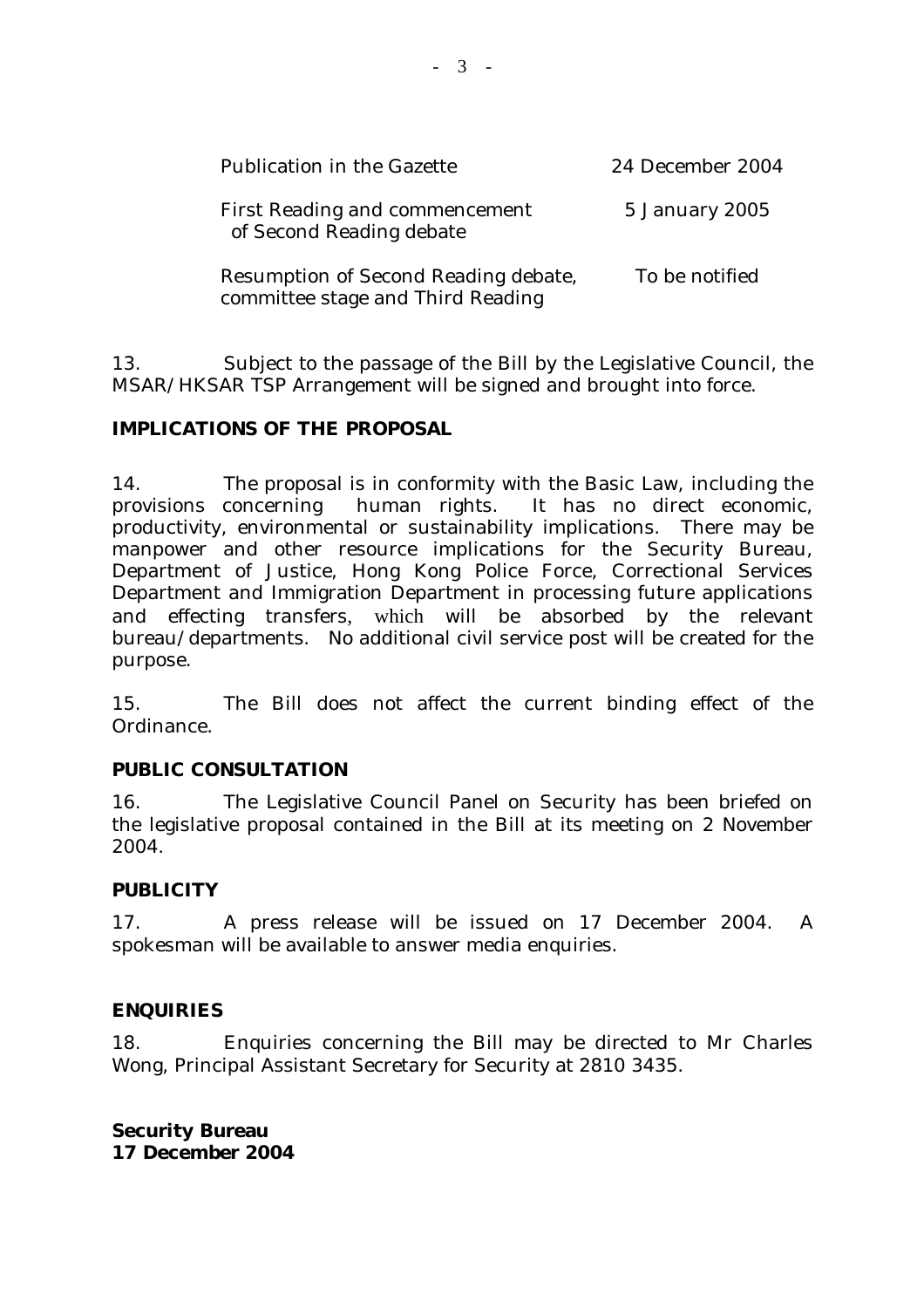### A BILL

To

Amend the Transfer of Sentenced Persons Ordinance to make the Ordinance applicable to the arrangements for the transfer of sentenced persons between Hong Kong and Macau.

Enacted by the Legislative Council.

## **1. Short title**

 This Ordinance may be cited as the Transfer of Sentenced Persons (Amendment) (Macau) Ordinance.

### **2. Commencement**

 This Ordinance shall come into operation on a day to be appointed by the Secretary for Security by notice published in the Gazette.

## **3. Interpretation**

Section 2 of the Transfer of Sentenced Persons Ordinance (Cap. 513) is amended, in the definition of "arrangements for the transfer of sentenced persons" –

- (a) in paragraph  $(a)(i)$ , by repealing everything after "outside" and substituting "the People's Republic of China; or ";
- (b) in paragraph (a)(ii), by repealing everything after "outside" and substituting "the People's Republic of China; or";
- (c) in paragraph  $(a)$ 
	- $(i)$  by adding  $-$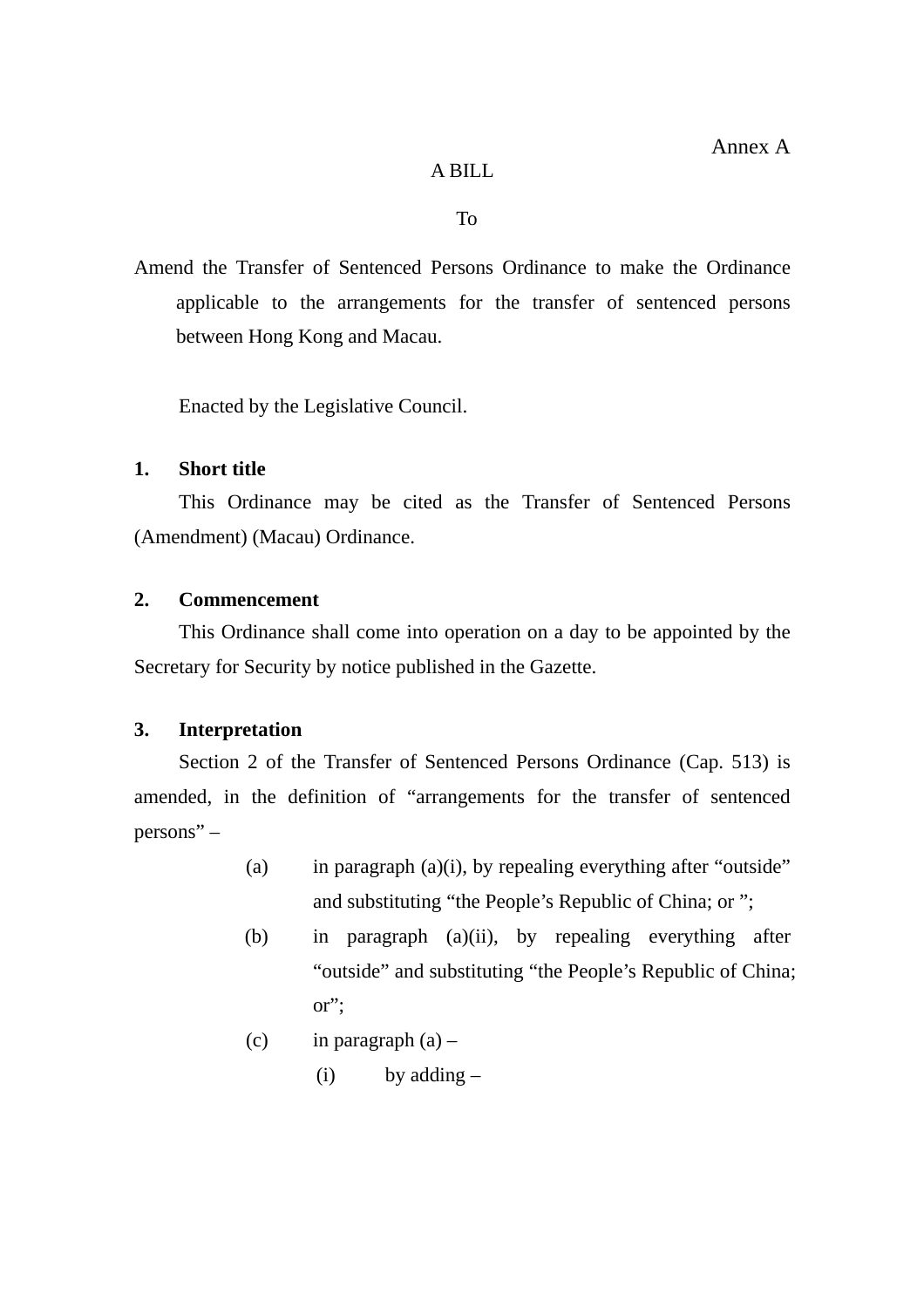- "(iii) Government of the Macau Special Administrative Region and the Government; and";
- (ii) by repealing " $\cdots$ ";
- (d) in paragraph (b), by repealing everything after "purposes" and substituting –

" $of -$ 

- (i) the transfer of a sentenced person or sentenced persons to Hong Kong from that place or from Macau; or
- (ii) the transfer of a sentenced person or sentenced persons to that place or to Macau from Hong Kong;".

### **4. Restrictions on issue of warrant**

Section  $4(2)(b)$  is repealed and the following substituted –

- "(b) (i) in the case of a transfer to a place outside the People's Republic of China, the sentenced person is a national of that place or, in the opinion of the Chief Executive, otherwise has close ties with that place; or
	- (ii) in the case of a transfer to Macau, the sentenced person is a permanent resident of Macau or, in the opinion of the Chief Executive, otherwise has close ties with Macau; ".

## **5. Chief Executive to give notice to Central People's Government in relation to relevant requests**

(1) Section 9(4)(b)(iii) is amended by repealing "outside Hong Kong" wherever it appears.

(2) Section 9(6) is amended, in the definition of "relevant request", by repealing everything after "means" and substituting –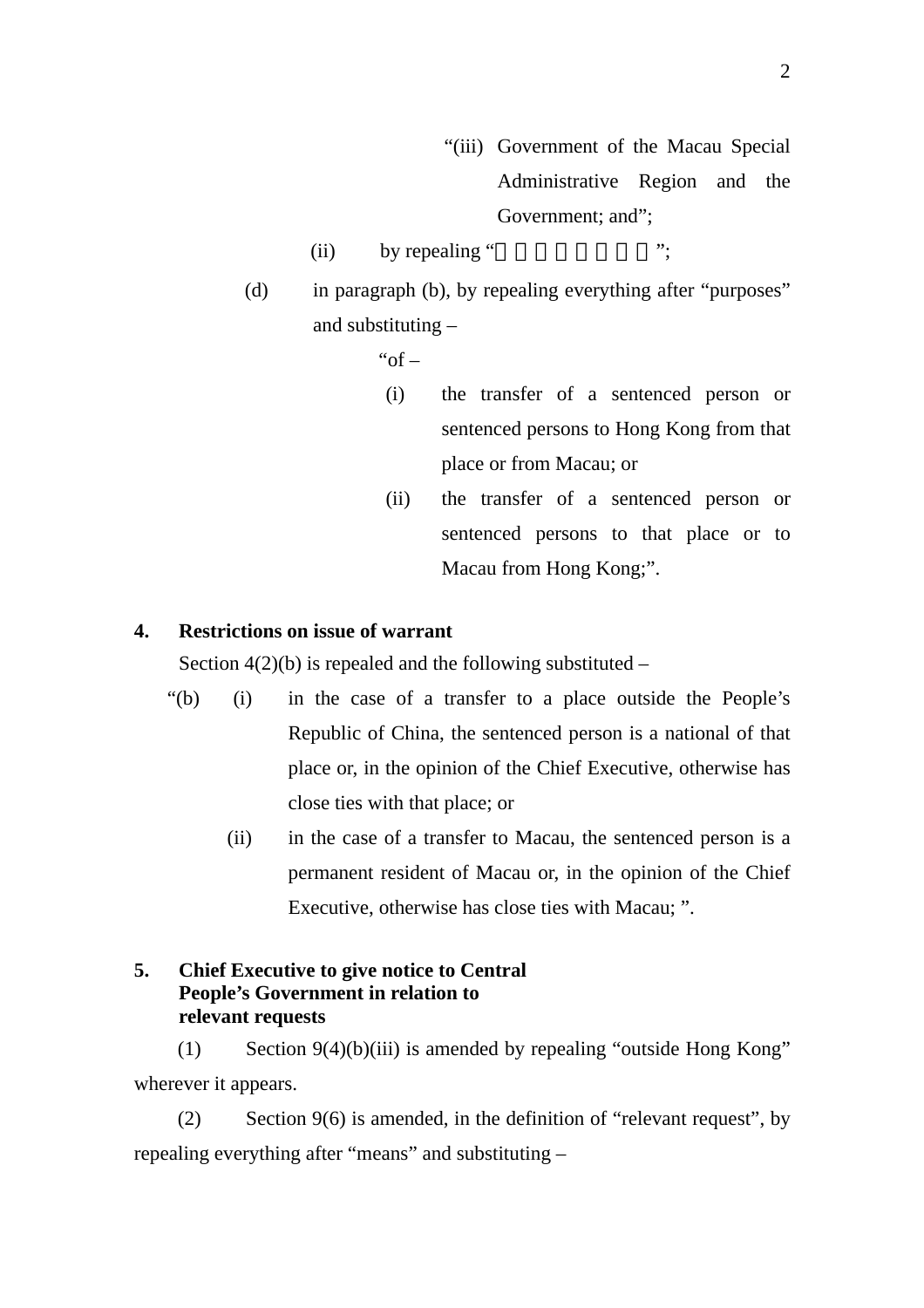- (a) a request to issue an inward warrant for the transfer of a sentenced person to Hong Kong from a place outside Hong Kong other than Macau;
- (b) a request to issue an outward warrant for the transfer of a sentenced person from Hong Kong to a place outside Hong Kong other than Macau; or
- (c) a request to transport in custody through Hong Kong a sentenced person from a place outside Hong Kong (other than Macau) to another place outside Hong Kong (other than Macau).".

## **6. Inward and outward warrants**

Schedule 1 is amended –

 $\epsilon$  –

- (a) in Part 1, by repealing "19….." and substituting "…..";
- (b) in Part 2, by repealing "19….." and substituting "…..".

### **Explanatory Memorandum**

The Transfer of Sentenced Persons Ordinance (Cap. 513) ("the Ordinance") applies only to arrangements for the transfer of sentenced persons between Hong Kong and a place outside the People's Republic of China. This Bill amends certain definitions in the Ordinance and the circumstances under which an outward warrant could be issued so as to put in place the necessary provisions for the implementation of the arrangement relating to the transfer of sentenced persons between the Government of the Hong Kong Special Administrative Region and the Government of the Macau Special Administrative Region when it enters into force.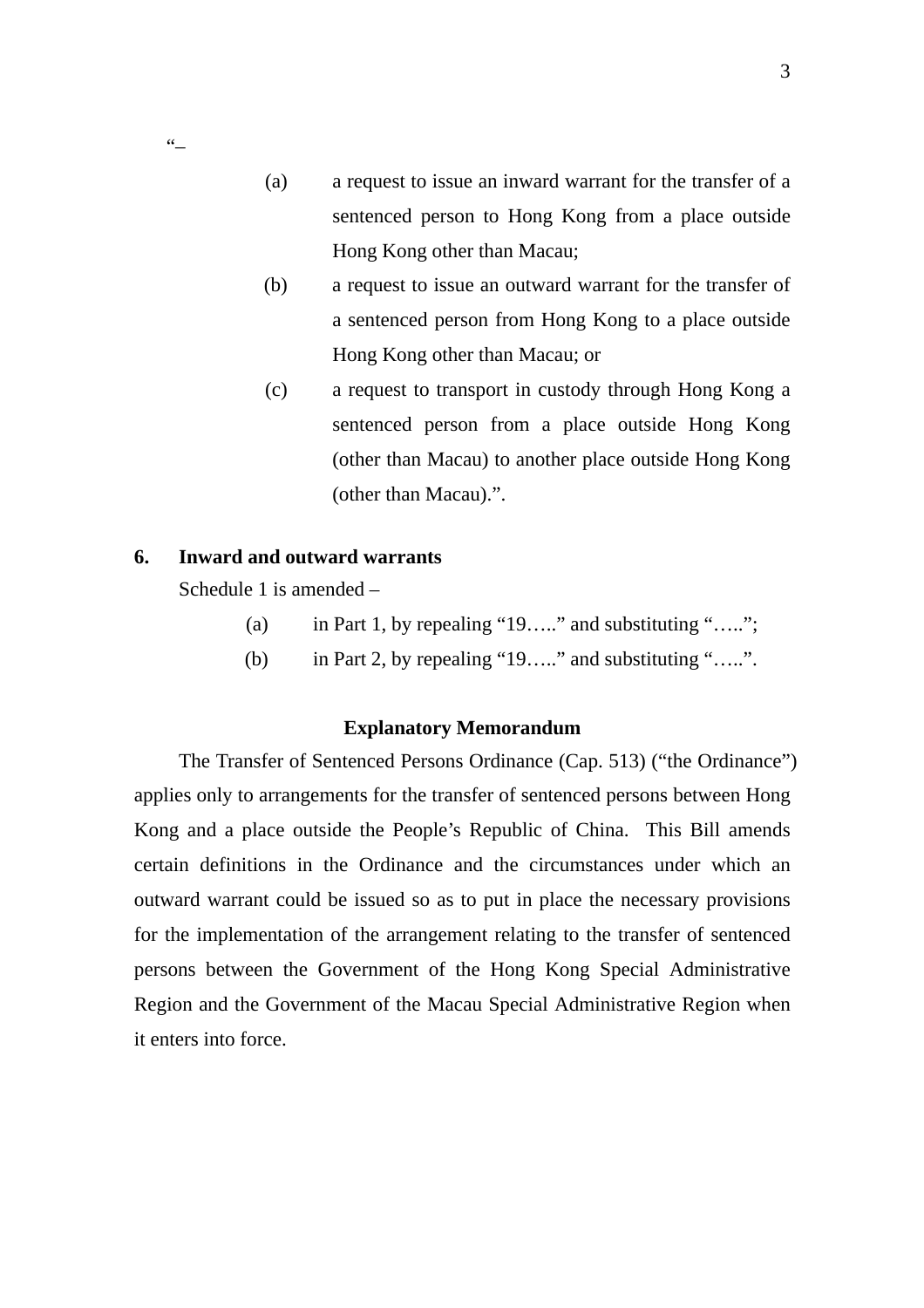| Chapter: | 513 | <b>TRANSFER OF SENTENCED</b><br>PERSONS ORDINANCE | Gazette<br>Number | Version<br>Date |
|----------|-----|---------------------------------------------------|-------------------|-----------------|
|          |     |                                                   |                   |                 |
| Section: |     | Interpretation                                    | 32 of 2000        | 09/06/2000      |

In this Ordinance, unless the context otherwise requires-

"arrangements for the transfer of sentenced persons" (移交被判刑人士的安排) means arrangements-

- (a) which are applicable to-
	- (i) the Government and the government of a place outside Hong Kong (other than the People's Republic of China or any part thereof); or
	- (ii) Hong Kong and a place outside Hong Kong (other than the People's Republic of China or any part thereof); and
- (b) for the purposes of the transfer of a sentenced person or sentenced persons to Hong Kong from that place or to that place from Hong Kong;

"court" (法院) includes a magistrate, tribunal and any other judicial authority of Hong Kong or a place outside Hong Kong;

"institution" (機構) includes a prison, hospital and reception centre;

"inward warrant" (移交入境手令) means a warrant issued under section 3(1)(a);

"outward warrant" (移交出境手令) means a warrant issued under section 3(1)(b);

"sentence" (刑、刑罰) means any punishment or measure involving the deprivation of liberty ordered by a court-

- (a) for a limited, unlimited or indeterminate period of time; and (Amended 32 of 2000 s. 24)
- (b) in the course of the exercise of its criminal jurisdiction;
- "sentenced person" (被判刑人士) means a person who is required to be detained in an institution to serve a sentence.

| Chapter: | <b>TRANSFER OF SENTENCED</b> | Gazette | Version |
|----------|------------------------------|---------|---------|
|          | PERSONS ORDINANCE            | Number  | Jate    |
|          |                              |         |         |

| $\sim$<br>Sect | <b>issue</b><br>wan<br>ОT<br>01<br>، an | 2000<br>ΩŤ | 000<br>١h<br>- IU |
|----------------|-----------------------------------------|------------|-------------------|
|                |                                         |            |                   |

(1) The Chief Executive shall not issue an inward warrant unless-

- (a) the acts or omissions constituting the conduct in respect of which the sentence was imposed amount to conduct which, if the conduct had occurred in Hong Kong, would constitute a criminal offence under the law of Hong Kong;
- (b) the sentenced person-
	- (i) holds a permanent identity card within the meaning of the Registration of Persons Ordinance (Cap 177); or
	- (ii) in the opinion of the Chief Executive, otherwise has close ties with Hong Kong;
- (c) the sentence imposed is for-
	- (i) life;
	- (ii) an indeterminate period; or (Amended 32 of 2000 s. 25)
	- (iii) a fixed period;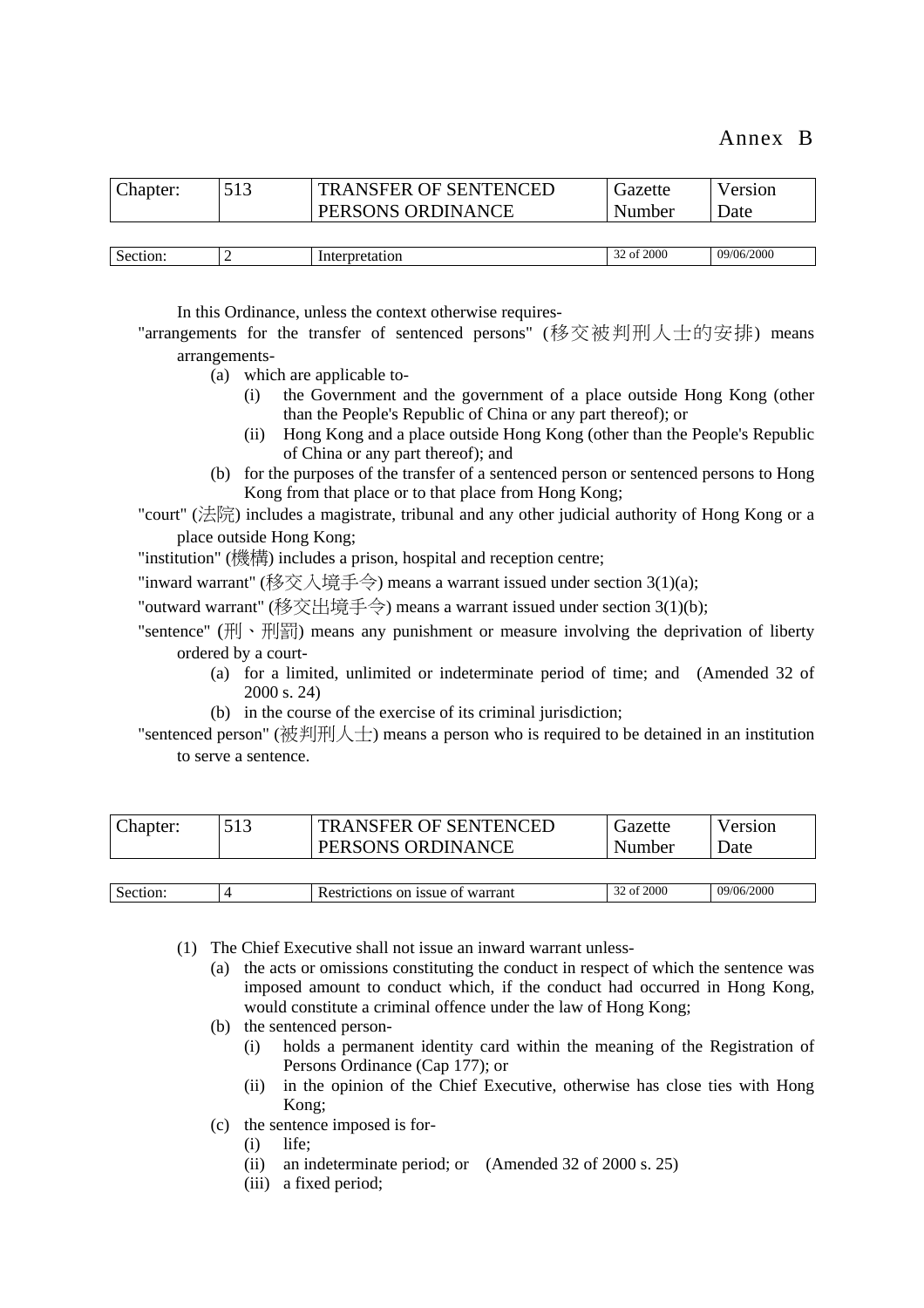- (d) no further criminal proceedings relating to the sentenced person in respect of the conduct which gave rise to the sentence imposed are pending in the place outside Hong Kong; and
- (e) an appropriate authority of the place outside Hong Kong and the sentenced person (or a person acting on his behalf) have consented to the transfer.
- (2) The Chief Executive shall not issue an outward warrant unless-
	- (a) the acts or omissions constituting the conduct in respect of which the sentence was imposed amount to conduct which, if the conduct had occurred in the place outside Hong Kong, would constitute a criminal offence under the law of that place;
	- (b) the sentenced person-
		- (i) is a national of the place outside Hong Kong; or
		- (ii) in the opinion of the Chief Executive, otherwise has close ties with that place;
	- (c) the sentence imposed is for-
		- (i) life;
		- (ii) an indeterminate period; or (Amended 32 of 2000 s. 25)
		- (iii) a fixed period;
	- (d) no further criminal proceedings relating to the sentenced person in respect of the conduct which gave rise to the sentence imposed are pending in Hong Kong; and
	- (e) an appropriate authority of Hong Kong and the sentenced person (or a person acting on his behalf) have consented to the transfer.

(Amended 15 of 1999 s. 3)

| Chapter: | <b>TRANSFER OF SENTENCED</b> | Ciazette | Version |
|----------|------------------------------|----------|---------|
|          | PERSONS ORDINANCE            | Number   | Date    |
|          |                              |          |         |

| Section: | Chief Executive to give notice to Central   | 15 of 1999 | 01/07/1997 |
|----------|---------------------------------------------|------------|------------|
|          | People's Government in relation to relevant |            |            |
|          | requests                                    |            |            |

#### Remarks:

Adaptation amendments retroactively made - see 15 of 1999 s. 3

(1) The Chief Executive shall cause the Central People's Government to be given notice of every relevant request.

(2) Where the Central People's Government issues an instruction to the Chief Executive to take, or not to take, an action-

- (a) in relation to a relevant request; and
- (b) on the ground that if the instruction were not complied with the interests of the People's Republic of China in matters of sovereignty, security or public order would be significantly affected,

then the Chief Executive shall comply with that instruction.

(3) Without prejudice to the operation of subsection (2), a relevant request shall not be complied with until-

- (a) the expiration of the relevant period; or
- (b) the Central People's Government advises the Chief Executive that the request may be complied with,

whichever first occurs.

- (4) A notice under subsection (1) shall-
	- (a) be accompanied by-
		- (i) a copy of the relevant request;
		- (ii) copies of the accompanying documents;
		- (iii) a summary of the material facts supporting the request;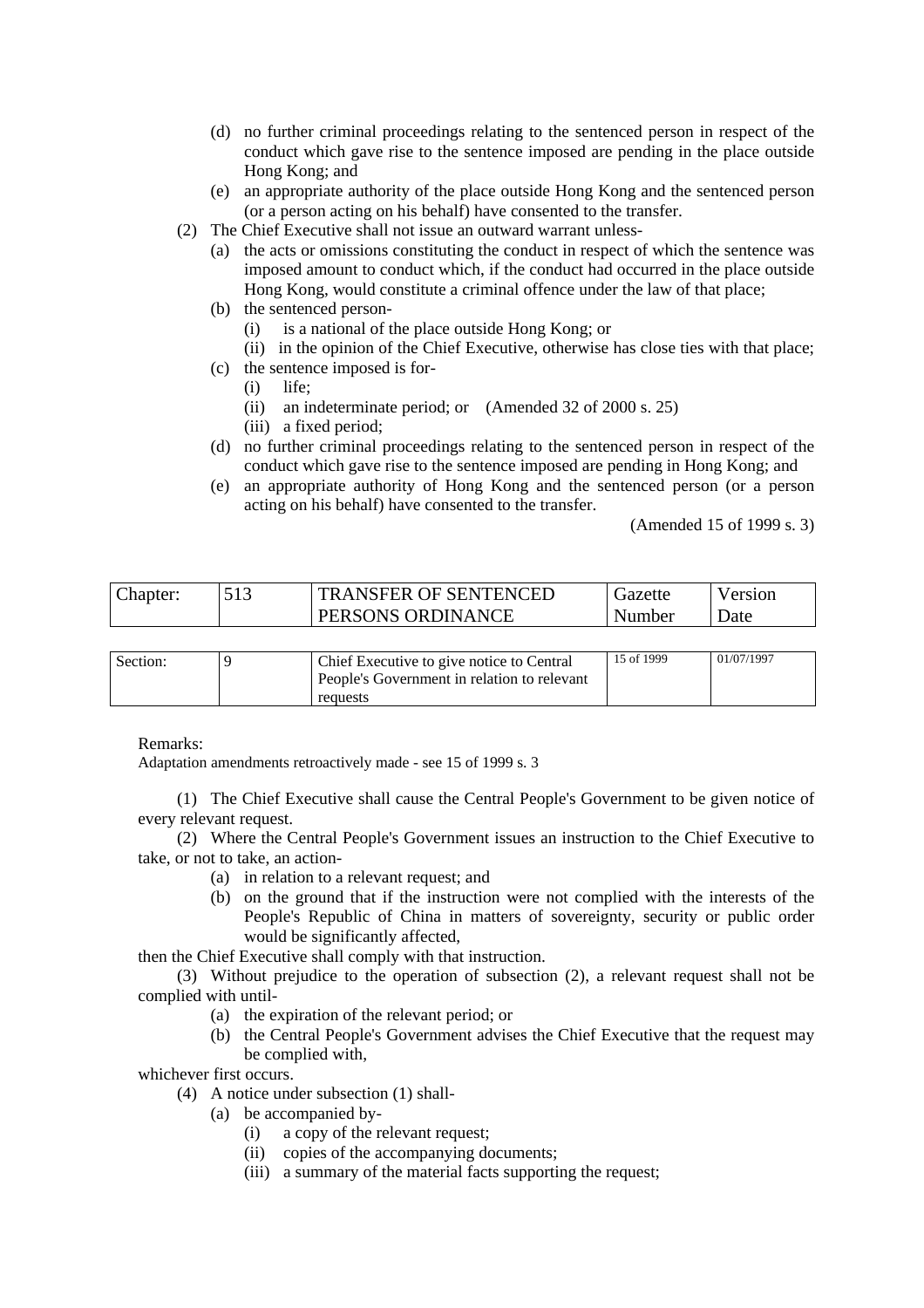- (iv) particulars of any places through which the sentenced person will be transported; and
- (v) such other documents relating to the request as may be required by the Central People's Government;
- (b) if not already provided by virtue of paragraph (a), clearly identify-
	- (i) the person making the request;
	- (ii) the sentenced person; and
	- (iii) in the case of a request referred to in-
		- (A) paragraph (a) of the definition of "relevant request", the place outside Hong Kong from which it is proposed to transfer the sentenced person into Hong Kong;
		- (B) paragraph (b) of that definition, the place outside Hong Kong to which it is proposed to transfer the sentenced person from Hong Kong;
		- (C) paragraph (c) of that definition, the places outside Hong Kong from and to which it is proposed to transport the sentenced person in custody through Hong Kong;
- (c) if not already provided by virtue of paragraph (a), state-
	- (i) the acts or omissions constituting the conduct in respect of which the sentence was imposed;
	- (ii) the sentence imposed;
	- (iii) the period of that sentence already served by the sentenced person; and
	- (iv) if that sentence is a fixed period, the date on which the sentenced person will cease to serve that sentence;
- (d) in the case of a request referred to in paragraph (a) or (b) of the definition of "relevant request", and if not already provided by virtue of paragraph (a), provide a copy of the sentenced person's (or a person acting on his behalf) consent to the transfer;
- (e) in the case of a request referred to in paragraph (c) of the definition of "relevant request", and if not already provided by virtue of paragraph (a) and if practicable, state particulars of the time the sentenced person is to be transported in custody through Hong Kong; and
- (f) in the case of a request referred to in paragraph (a) or (b) of the definition of "relevant request"-
	- (i) state the basis on which the request is being made; and
	- (ii) state advice with reasons whether the request may be complied with.

(5) Where a relevant request has been complied with, the Chief Executive shall, if the Central People's Government so requires, provide the Central People's Government with particulars of any evidence or documents provided pursuant to the request.

(6) In this section-

"relevant period" (有關的期間), in relation to a relevant request, means the period commencing on the receipt of the request and expiring upon the elapse of such number of days as are agreed in writing from time to time by the Central People's Government and the Chief Executive for the purposes of this definition;

"relevant request" (有關的要求) means a request to-

- (a) issue an inward warrant;
- (b) issue an outward warrant; or
- (c) transport in custody through Hong Kong the sentenced person from a place outside Hong Kong to another place outside Hong Kong.

(Amended 15 of 1999 s. 3)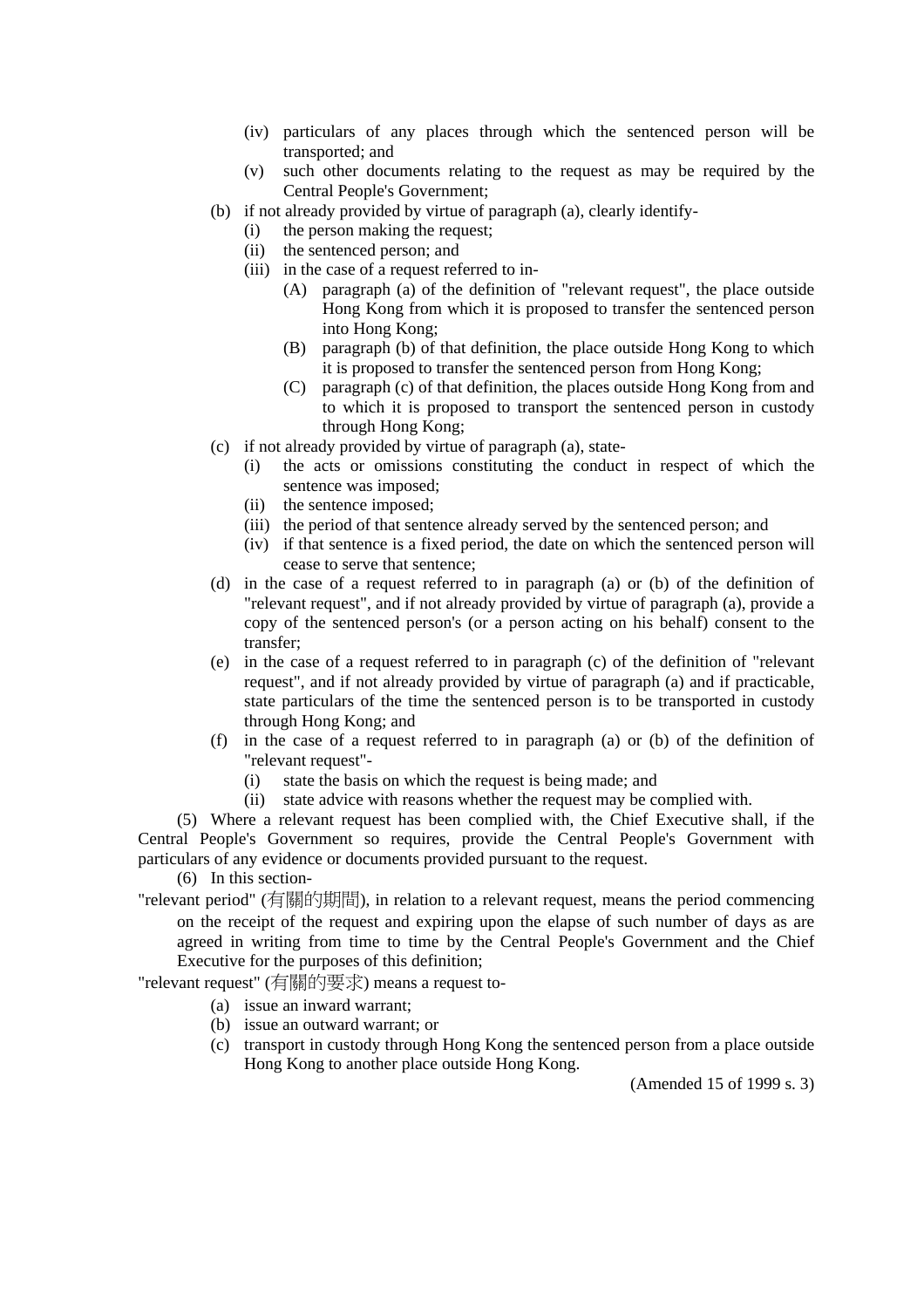| Chapter: | <b>TRANSFER OF SENTENCED</b> | Gazette | Version |
|----------|------------------------------|---------|---------|
|          | PERSONS ORDINANCE            | Number  | Date    |
|          |                              |         |         |

| Schedule: | $\lambda$ Trees<br>١L<br>$T^T W \Delta$ .<br>W<br>ARL<br>ARRA<br>N<br>. .<br>AM.<br>$\cdots$ | 1999<br>$\Omega$ | 1007<br>/07<br> |
|-----------|----------------------------------------------------------------------------------------------|------------------|-----------------|
|-----------|----------------------------------------------------------------------------------------------|------------------|-----------------|

Remarks:

Amendments retroactively made - see 15 of 1999 s. 3

[section 3]

#### PART 1

#### INWARD WARRANT

To the Commissioner of Correctional Services and to each and all of the officers acting under his orders.

Whereas, pursuant to the Transfer of Sentenced Persons Ordinance (Cap 513), this warrant authorizes the bringing into Hong Kong of ............................................... (name of sentenced person) from ..................................................... (name of the place outside Hong Kong) to ............................................ (name of institution) to serve in Hong Kong the sentence imposed on him in the said place [until ............................................... (date on which the said sentence terminates)]\*:

YOU, THE SAID OFFICERS, ARE HEREBY COMMANDED to take the said sentenced person and to safely convey him to the said institution, and there deliver him to the Commissioner of Correctional Services, together with this warrant:

YOU, THE SAID COMMISSIONER OF CORRECTIONAL SERVICES, ARE HEREBY COMMANDED to receive the said sentenced person into your custody, and detain him to serve the said sentence [until the said date]\*; and for your so doing this shall be sufficient warrant.

Dated this ......... day of ........................ 19 .............

...................................................... (Signature) Chief Executive

\* Delete if the sentence imposed is for life.

#### PART 2

#### OUTWARD WARRANT

To the Commissioner of Correctional Services, to each and all of the officers acting under his orders and to the escorting officer representing the appropriate authority of the place outside Hong Kong.

Whereas, pursuant to the Transfer of Sentenced Persons Ordinance (Cap 513), this warrant authorizes the taking of ................................................................ (name of sentenced person) from ................................................... (name of institution) and his delivery into the custody of the said escorting officer for the purposes of his removal to ....................................... (name of the place outside Hong Kong) to serve in the said place the sentence imposed on him in Hong Kong: